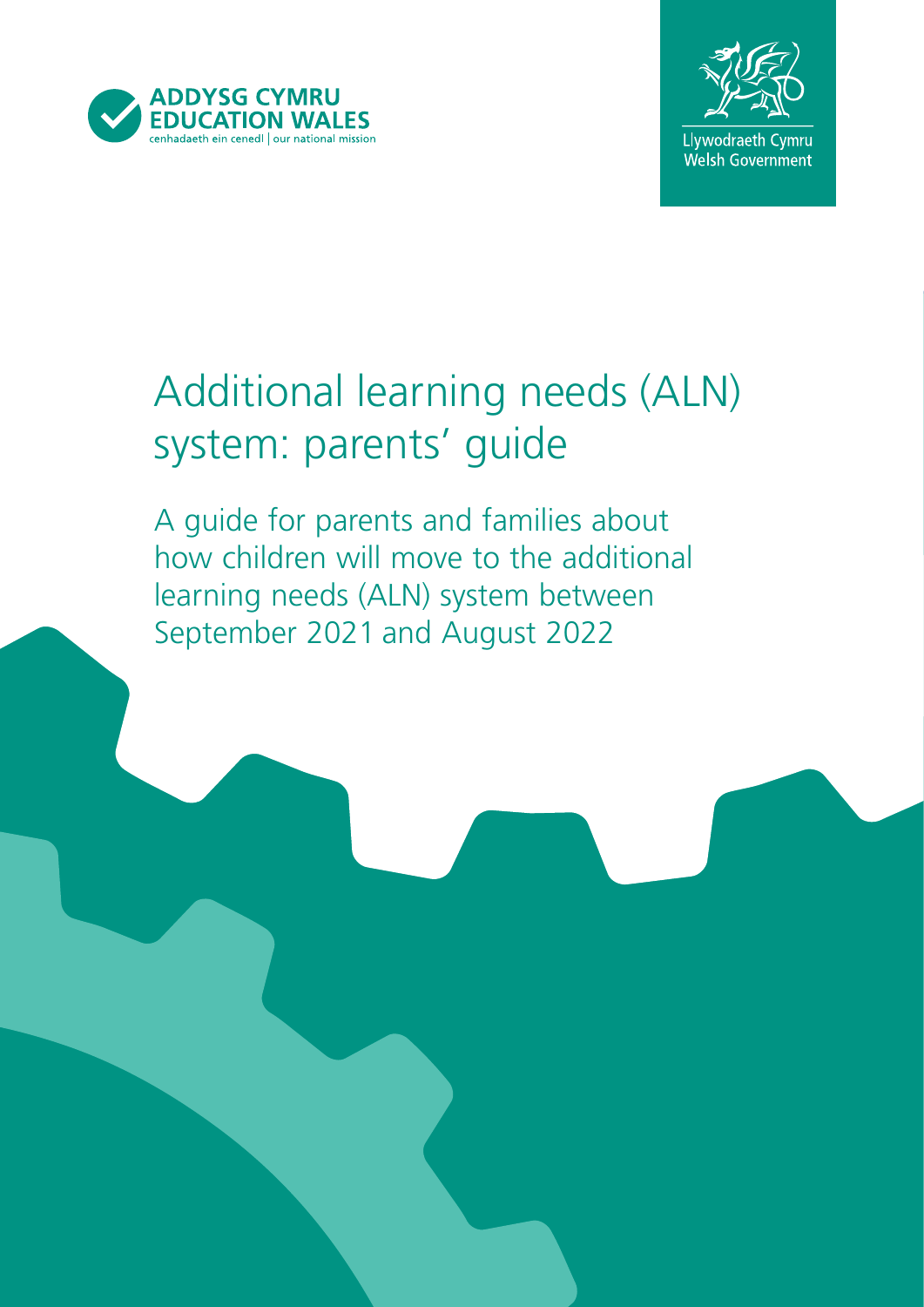# Additional learning needs (ALN) system: parents' guide

#### **Audience**

This guide has been written for parents and families.

#### **Overview**

The guide sets out the arrangements for the first year of implementing the Additional Learning Needs and Education Tribunal (Wales) Act 2018 (the ALN Act).

The guide explains how some groups of children will move from the special educational needs (SEN) system to the additional learning needs (ALN) system. It also explains what the new system means for children and their parents.

#### **Further information**

Enquiries about this document should be directed to: Additional Learning Needs Branch Support for Learners Division The Education Directorate Welsh Government Cathays Park **Cardiff** CF10 3NQ

e-mail: ALNimplementation@gov.wales

**WG\_Education** 

**F** [Facebook/EducationWales](http://www.facebook.com/educationwales/)

#### **Additional copies**

This document can be accessed from the Welsh Government's website at [gov.wales/additional-learning-needs-and-education-tribunal-wales-act](http://gov.wales/additional-learning-needs-and-education-tribunal-wales-act)

#### **Related documents**

*The Additional Learning Needs Code for Wales 2021* [gov.wales/additional-learning-needs-code](http://gov.wales/additional-learning-needs-code)

Mae'r ddogfen yma hefyd ar gael yn Gymraeg. This document is also available in Welsh.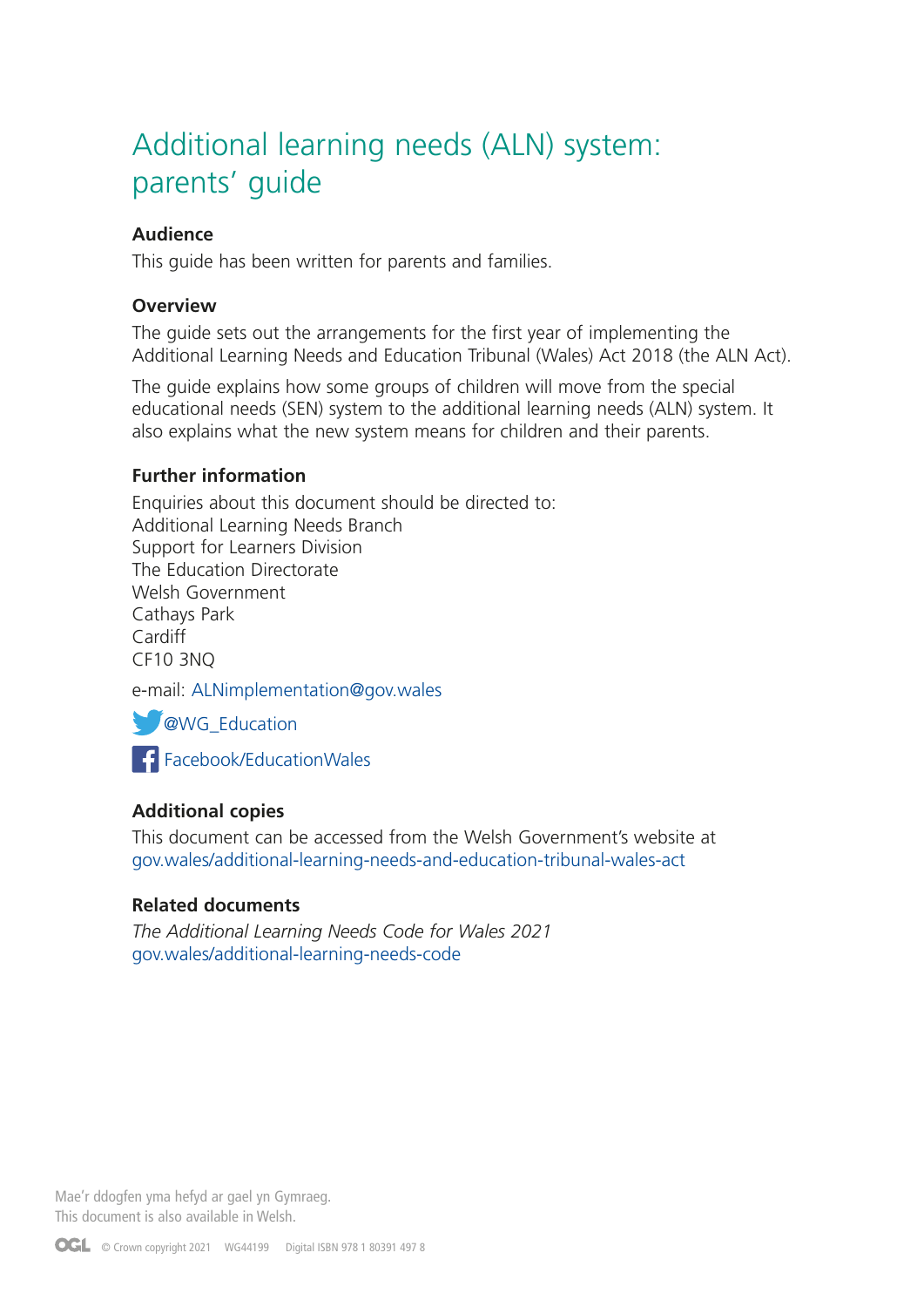# **Contents**

| 1. What this guide is about                                                                                              | $\mathcal{P}$    |
|--------------------------------------------------------------------------------------------------------------------------|------------------|
| 2. What is changing for children and young people with special educational<br>needs?                                     | 3                |
| 3. When and how children and young people will move to the new system                                                    | $\boldsymbol{4}$ |
| 4. How local authority nurseries, local authority schools, PRUs and local<br>authorities move children to the ALN system | 5                |
| 5. What if I don't agree with a decision?                                                                                | 7                |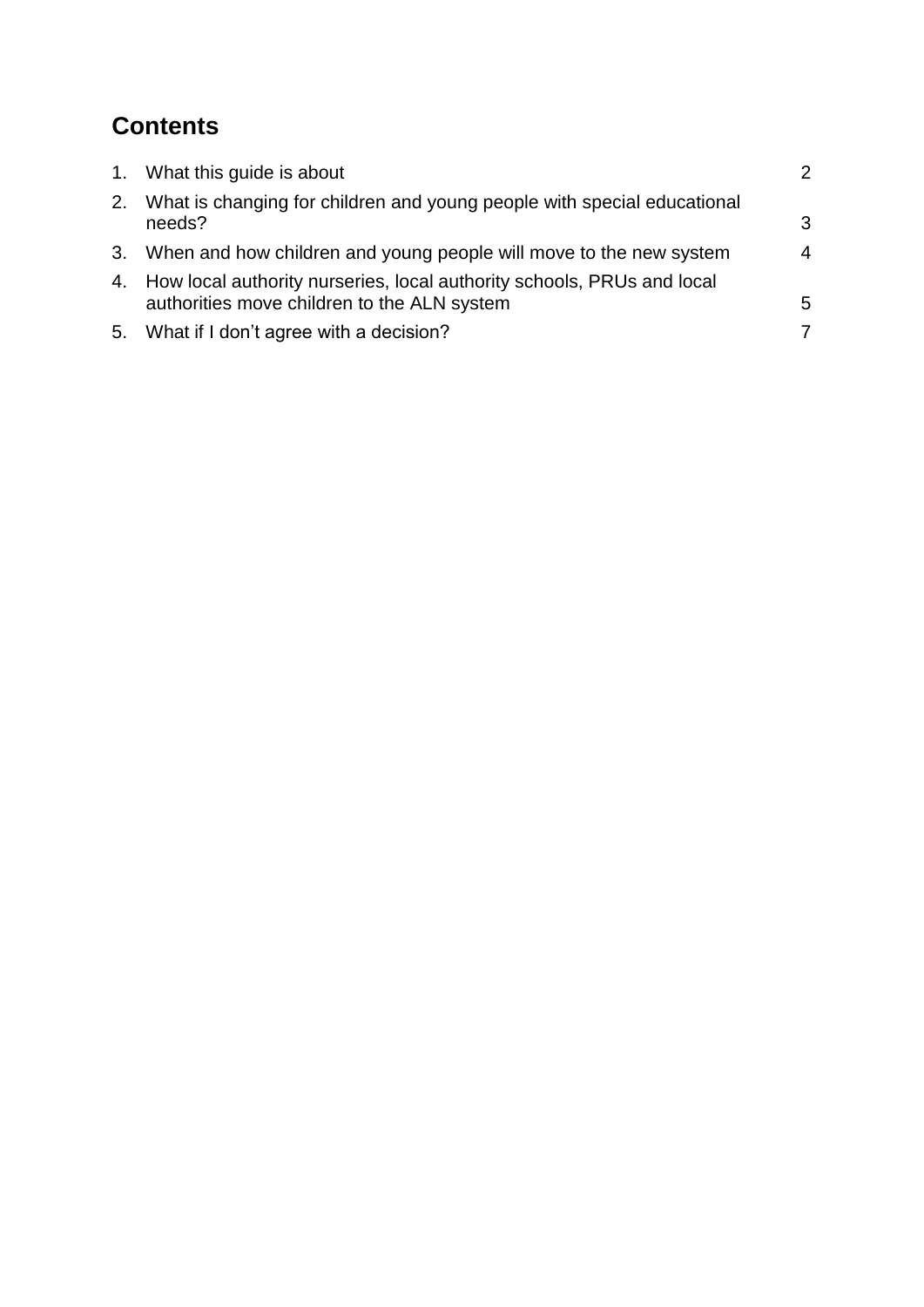# <span id="page-3-0"></span>**1. What this guide is about**

The additional learning needs (ALN) system is being put in place between September 2021 and August 2024.

This guide explains how some children will move to the ALN system between September 2021 and August 2022.

Separate guidance will be published that explains how other children and young people will move to the ALN system.

#### **The ALN system**

We are determined to deliver a fully inclusive education system for learners in Wales, a system where needs are identified early and addressed quickly, and where all learners are supported to reach their potential.

To prepare for the implementation of the ALN system we have been working, together with partners to increase the skills and understanding of education staff to improve outcomes for children and young people with ALN. We are changing the separate systems for special educational needs (SEN) and learning difficulties and/or disabilities (LDD) in further education to create a single system for supporting learners from 0 to 25 with ALN.

We want to make sure that:

- children, their parents and young people's views, wishes and feelings are listened to when decisions are being made about how to help children and young people
- the right support is put in place quickly to help children and young people with ALN
- everyone works together to help children and young people with ALN, including education and health services
- most children and young people with ALN are able to go to their local nursery, school, PRU or college, if it is right for them
- children and their families are able to access learning support even before they start school or nursery
- children, their parents and young people understand the additional learning provision (ALP) being offered
- if children, their parents or young people are not happy with decisions about statements, there are rights in law to help them do something about it
- children and young people with ALN get help in Welsh wherever possible if they need it

#### **What is ALN and additional learning provision?**

Children and young people with ALN need extra support to learn. This would be because they:

find it harder to learn than other children of the same age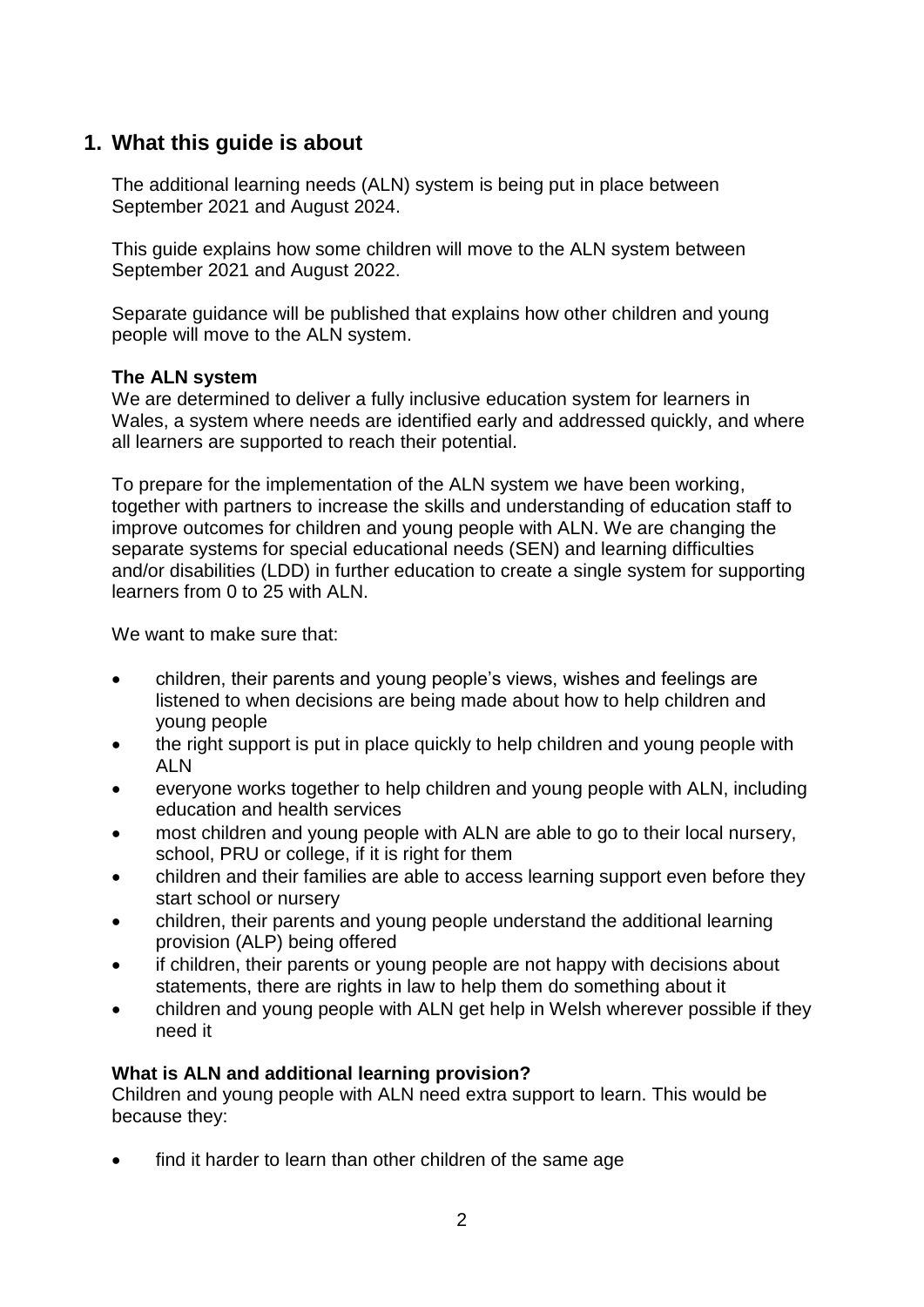have a disability that means they cannot use, or find it difficult to use, facilities for learning in the local nursery, school or college

Some children and young people who need extra help in nursery, school, pupil referral unit (PRU) or college do not have an ALN. This may be children or young people who just need some help catching up.

The extra support given to children with ALN to help them learn is called additional learning provision (sometimes called ALP). This must be written into a support plan called an individual development plan (IDP).

Additional learning provision for a child aged under 3 means educational provision of any kind.

Additional learning provision for a person aged 3 or over is education or training usually in a nursery, school, PRU or college that is additional to, or different from, what is made available to most children of the same age.

This means that additional learning provision is support that is made available usually in nursery, schools or colleges but most children or young people of the same age do not need to use this support to make progress.

Additional learning provision can be delivered by teachers, teaching assistants or tutors. It can also be delivered by specialist services like a speech and language therapist or teachers of the deaf.

# <span id="page-4-0"></span>**2. What is changing for children and young people with special educational needs?**

The Welsh Government is changing the way children and young people with SEN are supported. The support children with SEN receive is called special educational provision (sometimes called SEP).

We are replacing the old (SEN) system with the new ALN system. The new ALN system strengthens the importance of providing information and support so that children, young people and their parents are involved as much as possible in the process and in decisions that affect them.

When the ALN system is introduced you will notice the following changes to what things are called:

- special educational needs (SEN) becomes additional learning needs (ALN)
- special educational needs co-ordinators (SENCos) become additional learning needs co-ordinators (ALNCos)
- special educational provision (SEP) becomes additional learning provision (ALP)
- plans such as individual education plans (IEPs), statements and learning and skills plans (LSPs) will be replaced with a new plan called an individual development plan (IDP)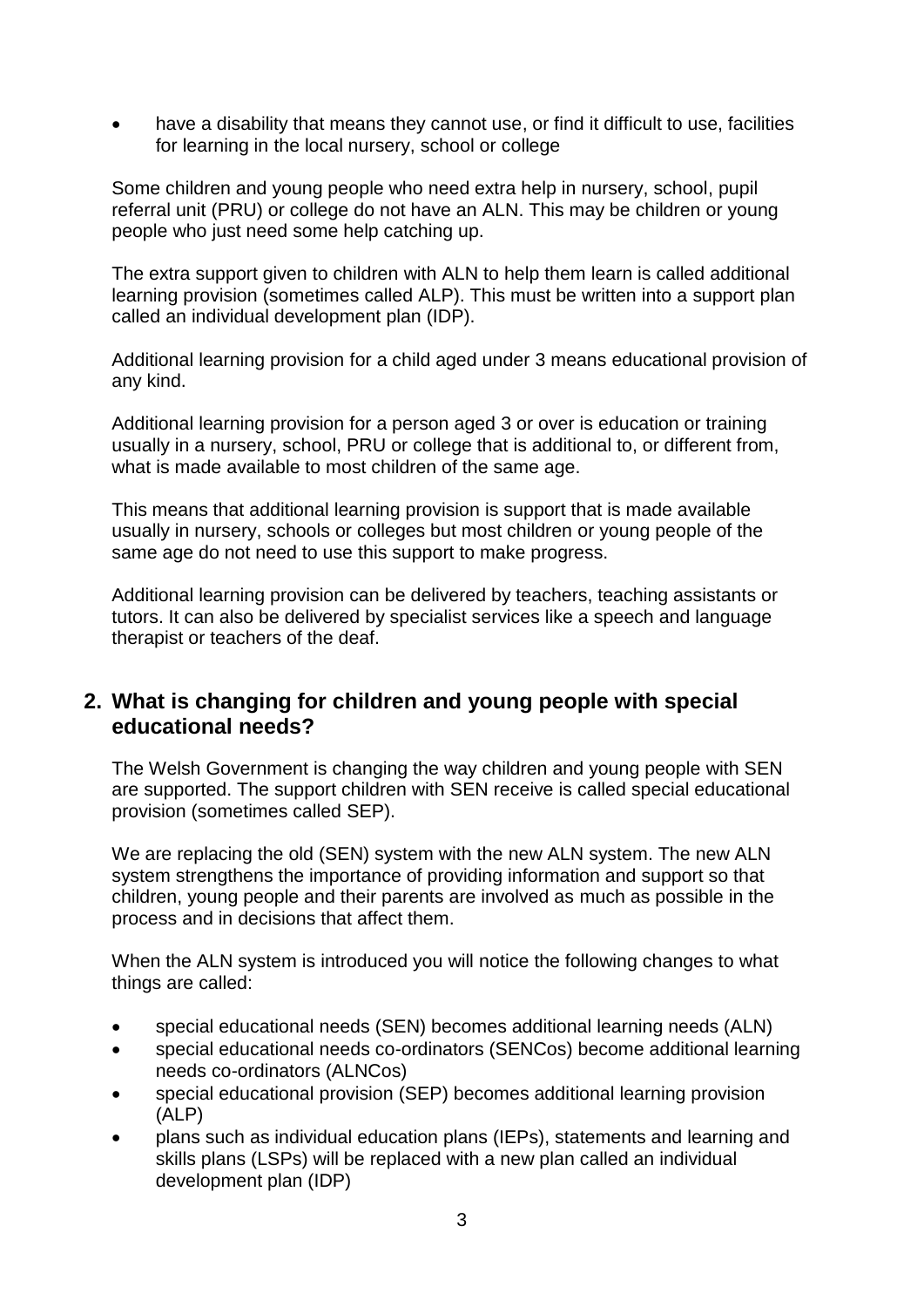Some things have not changed. Having ALN is the same as having SEN. This means that if a child or young person has SEN they are also likely to have ALN. And it means the special education provision children and young people get to help them learn at nursery, school, PRU or college because they have SEN will continue, if it is still required, but it will now be called additional learning provision.

# <span id="page-5-0"></span>**3. When and how children and young people will move to the new system**

Moving children from the SEN system to the ALN system will take place over 3 school years to make sure there is enough time for nurseries, schools, PRUs and local authorities to discuss the support needed and to prepare plans.

Children will move from the SEN system to the ALN system in groups. The first group moving from the SEN system to the ALN system are children who:

- go to a local authority nursery, local authority school or PRU and have SEN with support through early years action, early years action plus, school action or school action plus
- do not have a SEN statement and are not involved in an SEN statement process (such as waiting for a decision about an SEN assessment or waiting for a decision about an SEN statement)

The table below shows when children in the first group must be moved to the ALN system based on their school year group.

| Spring and summer terms of   | Nursery Years 1 or 2, Year 1, Year 3, Year 5, Year |
|------------------------------|----------------------------------------------------|
| the school year 2021 to 2022 | 7 or Year 10                                       |
| School year 2022 to 2023     | Nursery Years 1 and 2, Year 1, Year 5, Year 9 and  |
|                              | Year 10                                            |
| School year 2023 to 2024     | Year 4 and Year 8 and any other pupils with SEN    |
|                              | on 1 January 2022 who did not move to the ALN      |
|                              | system during the first and second years of        |
|                              | implementation                                     |

Local authority nurseries, local authority schools, PRUs and local authorities must move these children from the SEN system to the ALN system between January 2022 and August 2024.

If your child is in one of the year groups moving to the new ALN system over the spring and summer terms 2022, your local authority nursery, local authority school, pupil referral unit (PRU) or local authority will get in touch with you and provide you with information on when and how this will happen.

Other groups of children, such as those with statements of SEN, will move from the SEN system to the ALN system between September 2022 and August 2024. The Welsh Government will issue guidance about this later.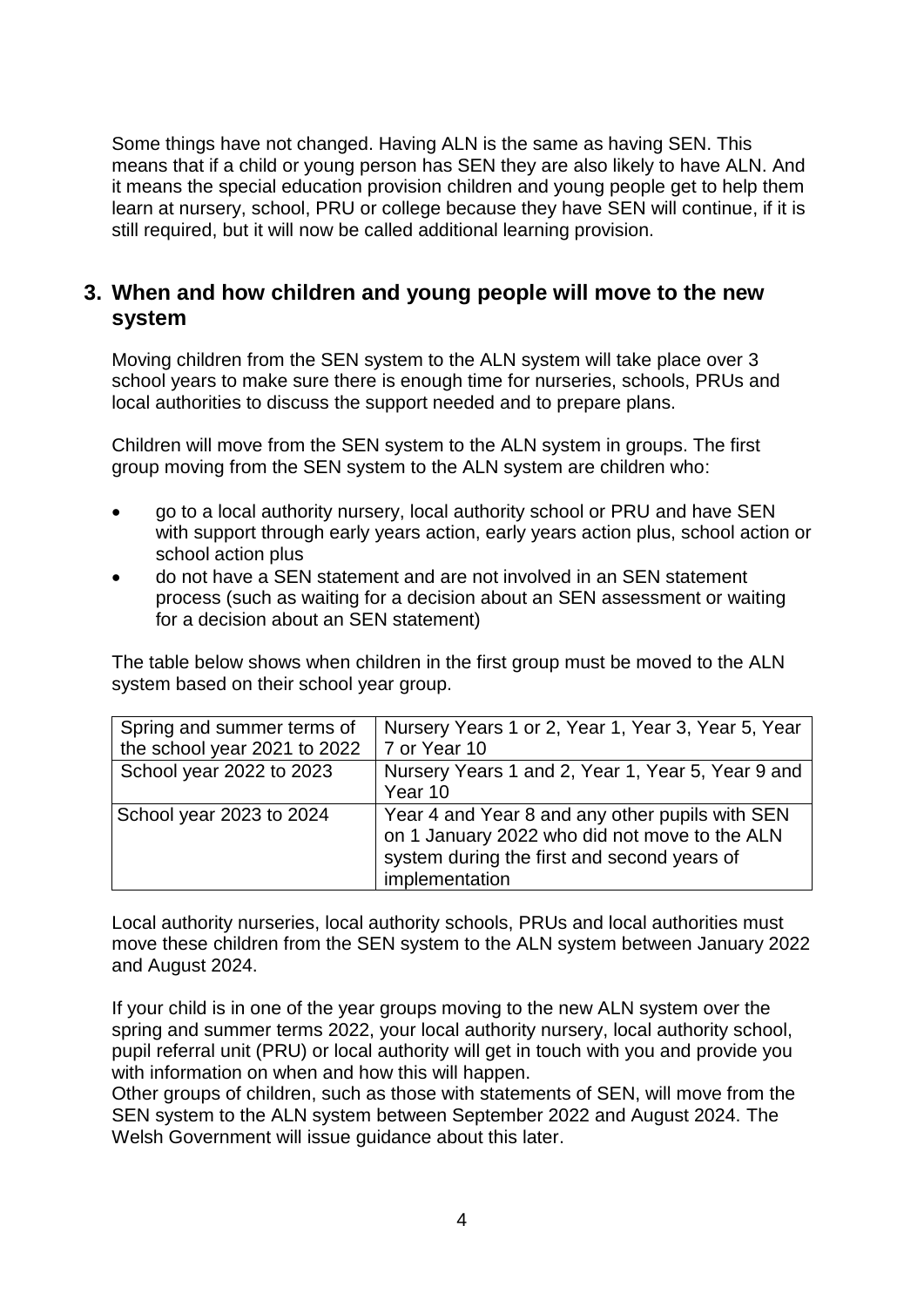If a local authority nursery, local authority school, PRU or local authority does not move a child by 30 August in the year they are supposed to move them, the child will automatically move to the ALN system on 31 August. They will move the child by giving either an IDP notice or a no IDP notice.

This means that if a child is, for example, due to move to the ALN system during the spring and summer terms of the school year 2021 to 2022 and they have not had an IDP notice or a no IDP notice by 30 August they will move to the ALN system on 31 August 2022.

The local authority nursery, local authority school or the PRU must then make a decision about if the child has ALN and, if required, prepare an IDP within 35 school days from 31 August 2022. A local authority has 12 weeks from 31 August 2022 to make a decision and, if required, prepare an IDP.

#### <span id="page-6-0"></span>**4. How local authority nurseries, local authority schools, PRUs and local authorities move children to the ALN system**

The new ALN system emphasises increased collaboration, and the importance of providing support and information to ensure that children, and their families and young people participate as fully as possible in decisions that affect them. This is why schools, PRUs or local authorities will work with you, your child and other professionals following the person-centred approach to decide how best to meet your child's needs.

Most children will move from the SEN system to the ALN system when their local authority nursery, local authority school, PRU or local authority gives them an IDP notice.

Nurseries, schools and PRUs will give most of the IDP notices but sometimes a local authority will give an IDP notice.

Local authorities will give IDP notices to children who are looked after and children who are registered at more than one education place (such as a PRU and a school).

An IDP notice means a nursery, school, PRU or local authority has decided a child has ALN and an IDP will be made for the child.

It is likely that children who had SEN with provision via early years action, early years action plus, school action or school action plus will have ALN.

On occasion, a child who had SEN will be given a notice called a no IDP notice. A no IDP notice means the nursery, school, PRU or local authority has decided the child does not have ALN and an IDP will not be made for the child. For example, children may be given a no IDP notice because their needs have changed and they no longer need additional support to learn.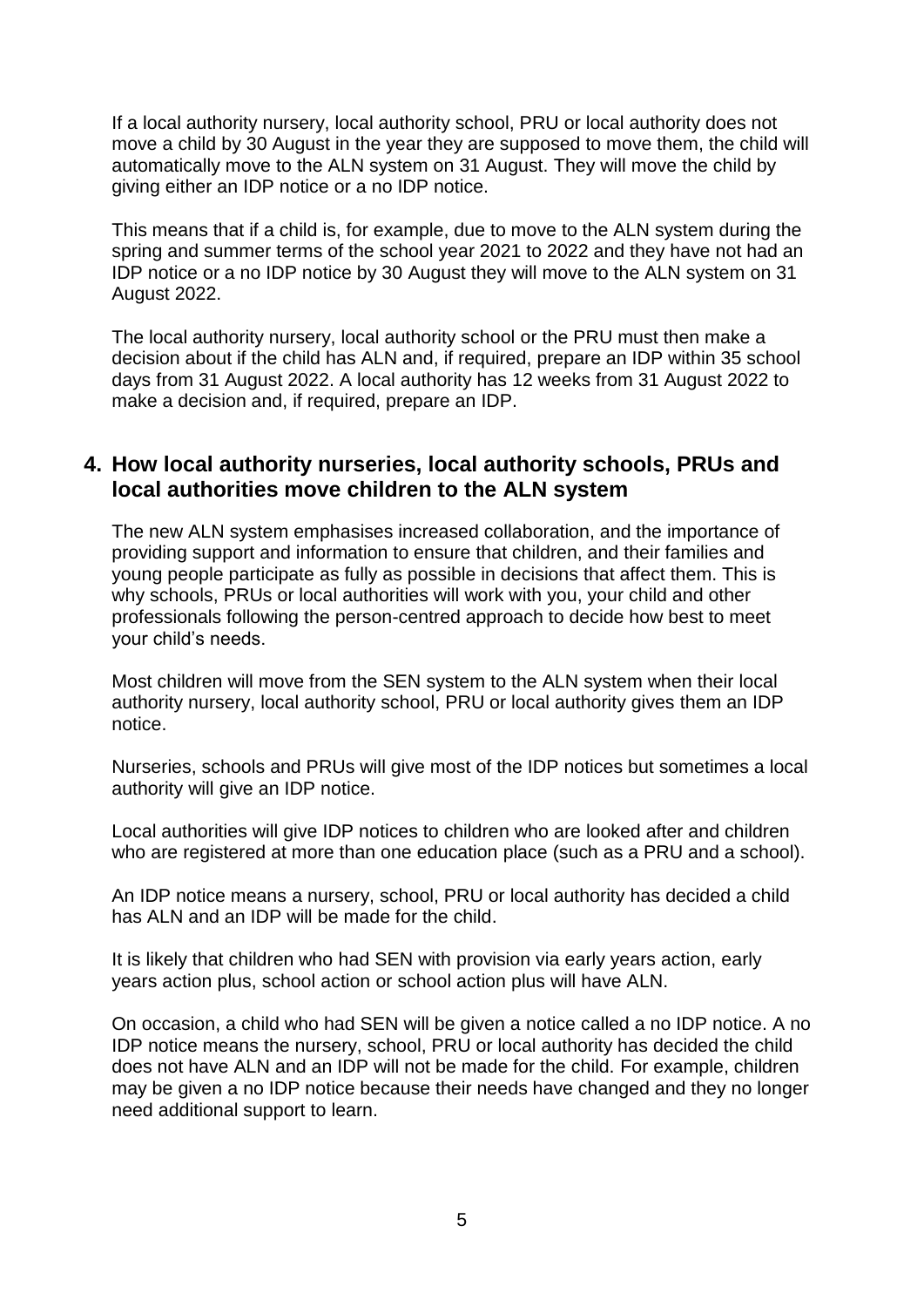# **How children and their parents can ask for a child to move to the ALN system**

Children in the first group moving from the SEN system to the ALN system, and their parents, can ask to move to the ALN system at any time after 1 January 2022.

Children and their parents can do this by asking the local authority nursery, local authority school, PRU or local authority to move them to the ALN system by issuing a notice. This can be done in writing (such as in an email or message) or verbally (such as in person or in a phone call).

The local authority nursery, local authority school or PRU must issue an IDP notice or a no IDP notice within 15 school days. A local authority must issue an IDP notice, or a no IDP notice within 15 working days.

Sometimes a local authority will issue an ALN notice to move a child to the ALN system. The local authority must do this in 10 working days.

#### **Automatically moving from the SEN system to the ALN system**

There are some changes of circumstances that mean a child will automatically move from the SEN system to the ALN system. When this happens you should expect to hear from your local authority nursery, local authority school, PRU or local authority.

This means that a notice does not need to be given to a child and their parent for the child to move from the SEN system to the ALN system.

A child will automatically move if they were at a local authority nursery, local authority school or PRU on 1 January 2022 and then:

- became a registered pupil or an enrolled student at another education place, such as another school or PRU (became registered at more than one education place)
- became looked after by a local authority in Wales
- stopped going to the school (this does not include if a child stopped going to the school at the end of nursery to move to primary or stopped going at the end of primary school to attend senior school)

If a child was looked after on 1 January 2022 and stopped being looked after, they will automatically move to the new system.

Also, if a child was going to 2 education places (such as 2 schools or a PRU and a school) on 1 January 2022, and then only went to one education place, the child will automatically move to ALN system.

Automatically moving means the local authority nursery, the local authority school, the PRU or the local authority must make a decision about if a child has ALN when it thinks a child might have ALN. If it decides the child has ALN, the local authority nursery, the local authority school, the PRU or the local authority must give the child an IDP.